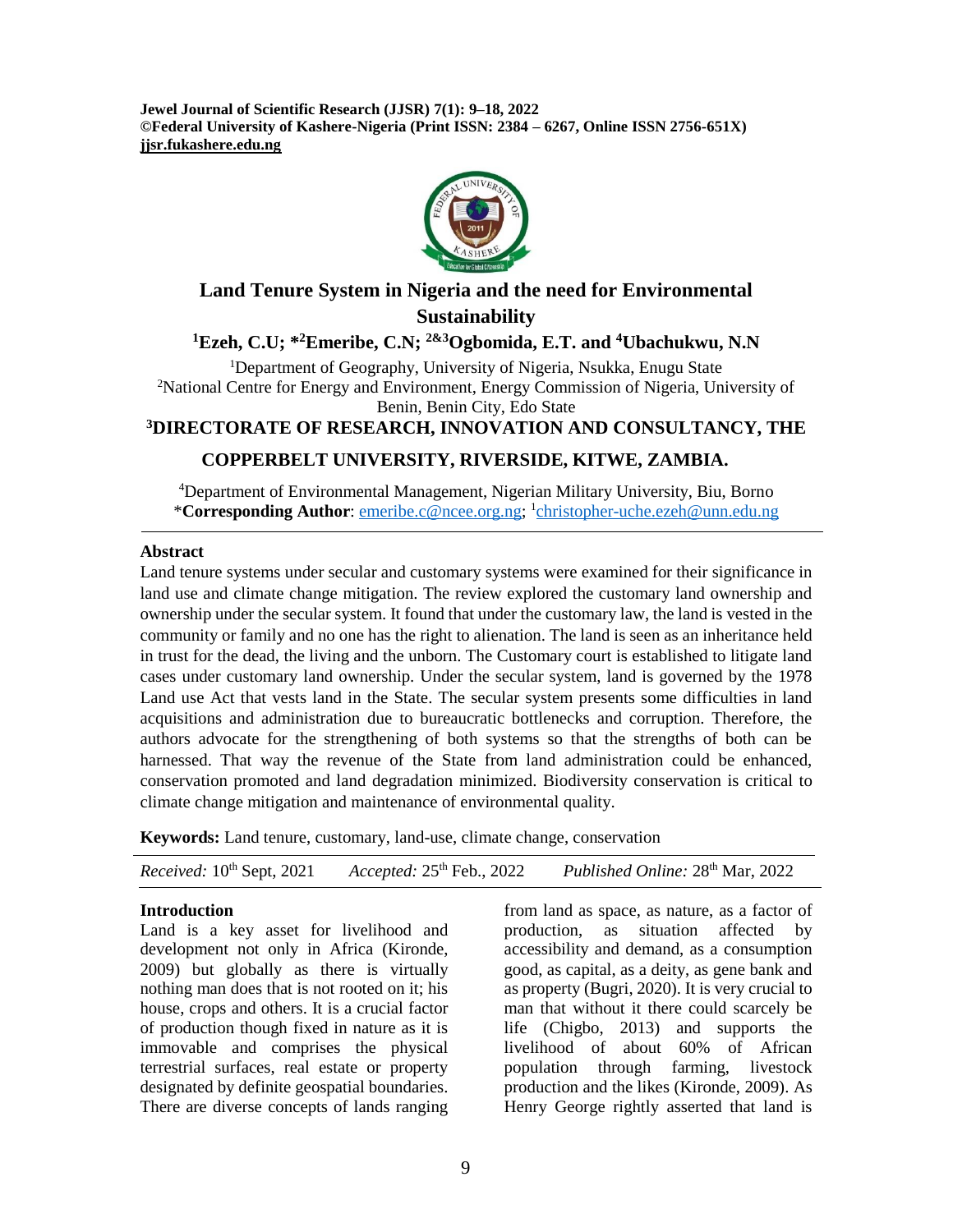where man lives, the storehouse for all his needs, the base or raw material to which he applies his labour to get all his needs (George, 1879). But, because the land is fixed, it is subject to the law of diminishing returns and therefore requires economic analysis and decisions in its utilisation more so as it requires legal backing to secure it.

As an important resource and one so critical to man's survival, it ought to be highlypriced/valued and taken adequate care of to ensure its sustainability. Our ancestors did so as shown by history, for instance, the Greeks worshipped the earth goddess and in African, many communities and tribes worshipped and still worship the earth (Handy, 1939; Primavesi, 2000) and do sacrifices to it before the onset of growing season for bumper harvests and did repeat it at harvest time in appreciation for good produce. The same reverence for land is not replicated by the contemporary world. However, it could be argued that the people of old did so because of the limitations they lived with at their time while the contemporary man had advanced scientifically and technologically to tame the land to achieve his needs. It could be said that the people of the world of old lived with environmental determinism where what they did and achieved was dictated by the natural environment while the contemporary world lives in an era of environmental possibilism wherewith the advanced technology they can tame virtually every natural environment to achieve their goal because there are possibilities everywhere (Taylor, 1942; Fekadu, 2014).

Nevertheless, the land has a carrying capacity which ought to be respected no matter the era. Owing to this, in the  $17<sup>th</sup>$  century, Malthus postulated population theory that human tend to outgrow the productive capacities of the land resources(Marquette, 1997; Galor and Weil, 1999; Ashraf and Galor, 2008) and opined that population need to be checked and one of his suggestions was pestilence befalling man to reduce the population. Currently, man is being ravaged by COVID-19 virus which has been argued to be a result of man's overexploitation of biodiversity and the land resources (Corlett *et al.,* 2020; Rohr

*et al*., 2019; Zambrano-Monserrate *et al*., 2020). But Malthus' pessimistic views could not come to pass due to technological advancement (industrial revolution) and the discovery of new lands (America, Australia, Africa). Unarguably, land should be sustainably utilised to meet the needs of the present age and that of posterity. There has been a sustained call to this effect ranging from the 2030 Agenda of the SDGs, REDD+ to IPCC established to update knowledge on climate change and suggest mitigation and adaptation measures.

The importance of land and its fragile nature notwithstanding, the kind of reverence accorded it by people of old could hardly be replicated because the old did that because they were handicapped but the contemporary world is equipped with technology and much knowledge. However, the crucial need of land did not diminish with technological advancement but it can be put to higher productivity from a small parcel while a substantial part is utilised for siting industries and settlement as urban centres keep rising globally. More so, it did not diminish the fact that land has carrying capacity which should be respected and form a critical policy decision in planning and the use of land. Thus, the intensive utilisation of land by man for agriculture, urban space among others has created new problems such as deforestation, soil erosion, flooding, biodiversity encroachment, extinction and endangering many other species.

Thus, the question now is which is the better way to land governance between the customary and the modern systems and the interplay of the two for land use and climate change. To take a position on either of the two, both will be explored in greater detail in the following subsections to discern their strengths and weaknesses, and their interplay to land use and climate change. It is discussed under the Nigerian context. The write-up is divided into five sections comprising an introduction, the customary land governance, the modern or secular land governance, the interplay of the two with regards to land use and climate change and finally the conclusion.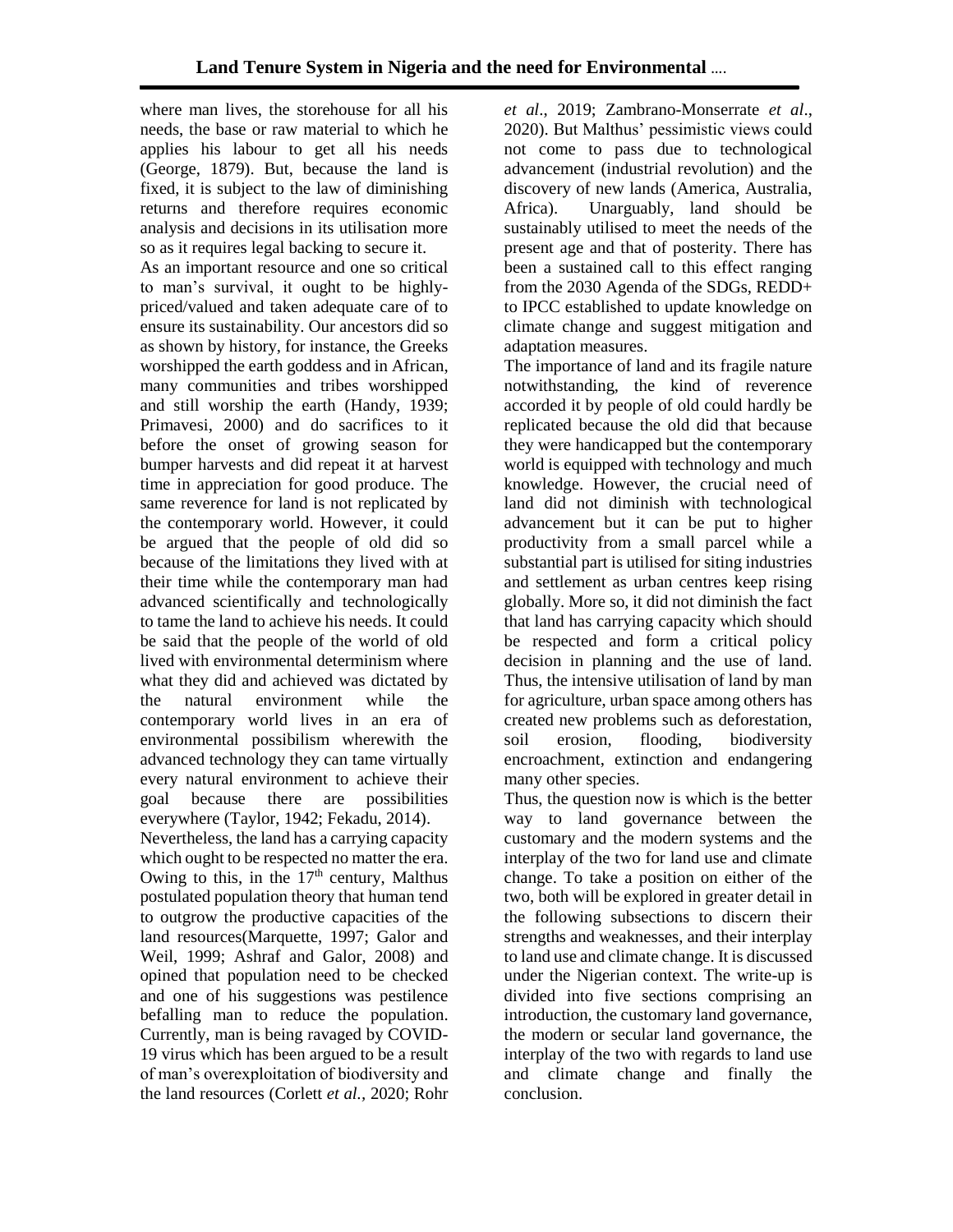## **The Customary land governance** *Background of the Customary Law* 10

Customary law refers to a body of customs, practices including norms and rules which are principally unwritten and transferred orally from one generation to the next, which the people recognise as governing them in their affairs between and among themselves and things (Asiedu-Akrofi, 1989; Ikejiofor, 2009; Mukoro, 2011; Epiphany and Azoro, 2013). Hence, it is reliant on testimonies of chiefs and elders who are sound in the people's custom and thus it is a dynamic living law of the indigenous people (Asiedu-Akrofi, 1989; Olubor, 2015). It has been argued that the Customary Court regulates the lives of about 80% of Nigerians (Olubor, 2015). It is a creation of the States such that in the northern part of the country it is called Area Courts but, in the south, it is called the customary Court.

Before 1978, the Nigerian land tenure was governed by several different legal systems (Epiphany and Azoro, 2013). They were the customary law in the south hinged on collective ownership among families and communities or social groups; the Islamic and Custom in the north; and two separate systems of the British colonial law-common law private ownership in the south and crown ownership in the north. It was believed that the multiplicity and disparity in these legal systems hamper investment and to facilitate development and equitable allocation of land among citizens, the Land Use Act of 1978 was enacted which vested urban lands in the hands of the State governors (Butler, 2019). Thus, in urban areas, all pre-existing types of land rights were overridden and landholders only need to obtain a statutory right of occupancy to affirm ownership (Butler, 2019; Maduekwe, 2014). In the rural areas, the Customary land rights are preserved under the law and 'customary' rights of occupancy may be obtained. The right of occupancy is simply State-lease of up to 99 years to the landholder (Butler, 2019).

Customary law is largely unwritten norms that guide and regulate the dealings of Nigerian people, and therefore, forms one of the sources of Nigerian law (Epiphany and Azoro, 2013; Maduekwe, 2014). The law emanated from their heritage and culture. The people have much regard for it and any contravention attracted no small punishment such as sacrifices for the appeasement of the gods or ostracising and banishment. In the pre-colonial era, the law was administered by the traditional rulers such as the Elders, Chiefs, Obas and Emirs (Maduekwe, 2014). The arrival of the colonialist led to the establishment of formal courts of the English legal system. However, upon realising the significance of the customary courts to the people, they streamlined them to the formal legal system by creating customary courts where those laws that are worth retaining were administered (Epiphany and Adediran, 2012; Maduekwe, 2014). One of the greatest challenges to its application has been the multiplicity of its establishment to meet the over 250 ethnic nationalities (Maduekwe, 2014).

## *The Land Tenure System*

The land tenure system is a legal term implying the right to hold rather than merely holding land (Bruce, 1998) and these include the rights to use, control and transfer land ownership which governs who and how long and the conditions the land is held, used and transacted (Adams et al., 1999; Garvelink, 2012; Maduekwe, 2014). Such tenancy can be freehold, leasehold, conditional, collective or communal but are guided by systemic rules that specify what each stakeholder or group must or must not do regarding the tenancy; abuse or disposition of land and defines the privileges, rights and duties of all stakeholders (Famoriyo, 1979; Maduekwe, 2014; Smith, 2008).

Therefore, the customary land tenure system is a system of landholding that is indigenous to the Nigerian people (Smith, 2007). Under the customary land system, it is vested in the community or family such that every member has an equal stake in the community or family land and no one could alienate any member and the right to land might be perpetual, for a certain period (farming) or the lifetime of the holder (Arua and Okorji, 1997). In many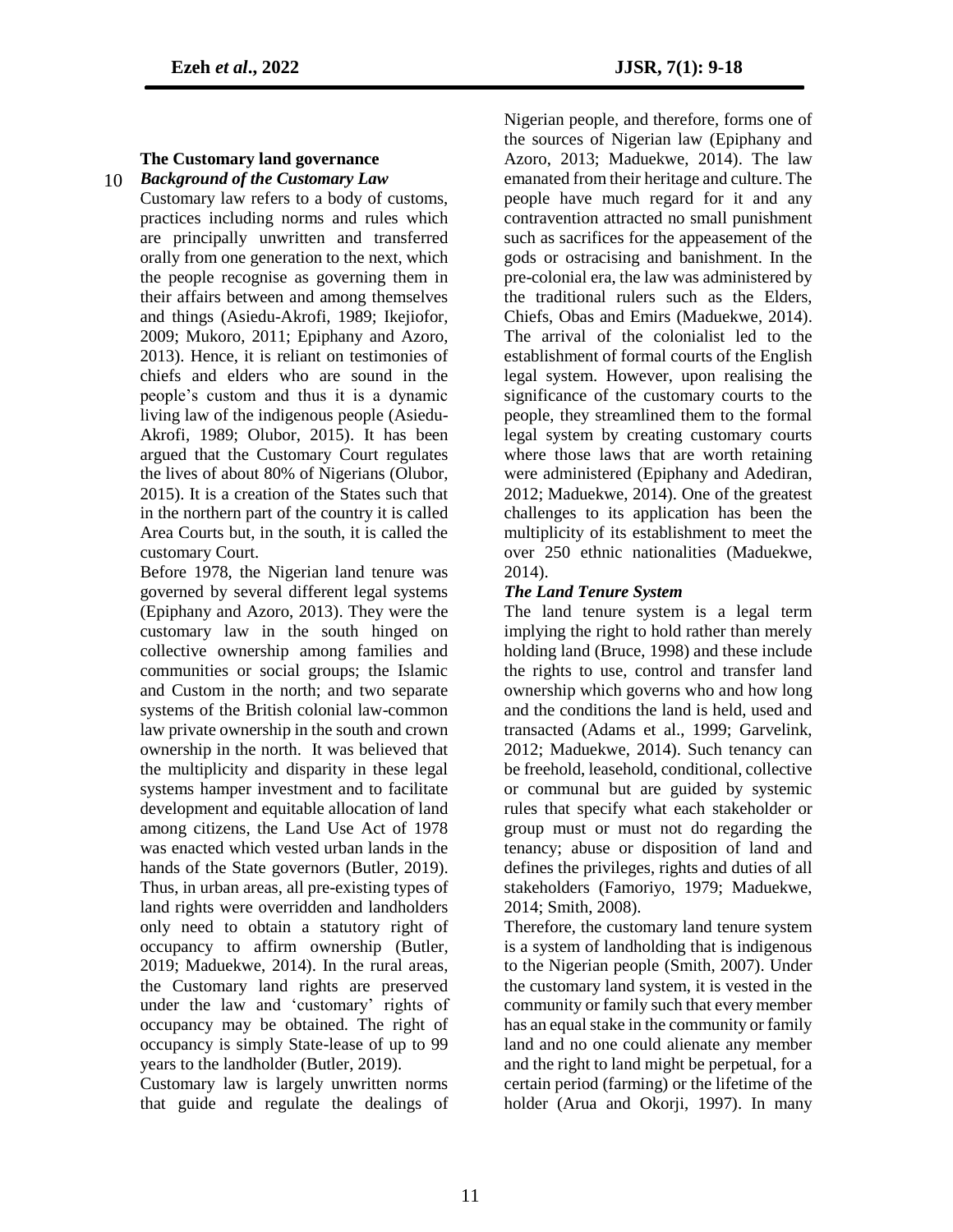Nigerian communities, the land is governed by the customary laws of the individual community based on its culture and peculiarities. The land is viewed in most communities as a corporate commodity jointly owned by the community or family though, in a few isolated occasions, it could be owned by an individual. The individual land ownership is very similar to the English freehold system but was relatively smaller than the community or family ownership (Adeniyi, 2011).

The key principle in customary landholding is that land is an ancestral trust which the living shares with the dead and the unborn, so land is inalienable (Amankwah, 1989). Before the arrival of the colonialists, two customary landholding systems obtained in Nigeria are the northern approach which is distinct from the southern. In the north, the land is administered by the Emirs while in the south, the land belonged to the village, community, families with chief or headman as the manager or caretaker never the owner as the absolute ownership is vested on the whole community (Maduekwe, 2014). The customary rules in the south varied in applications from one community to the other (Omotola, 1982).

The colonial masters signed a treaty King of Lagos that changed the dual land tenure system of the Nigerian people into four tenure system (Maduekwe, 2014). These included the tenure under the English Law, that under State Land Laws, tenure under Land tenure law and tenure under Customary Law thereby introducing complexity to land tenure system in Nigeria (Maduekwe, 2014; Oshio, 1990).

*Tenure under Customary Law***:** The Customary law was still applied to the right to land ownership in the south until the colonialist arrived. The colonialist in 1916 signed the Niger Land Transfer Ordinance which introduced individual land ownership which was registered with the government (Maduekwe, 2014; Udoekanem *et al*., 2014). Under the customary land tenure, the land was seen as a community property where it can be held in trust by an individual to farm and could possess it as long as it is used to the benefit of the family or community or may pass it to his heirs but never for sale no matter his pressing situation (Maduekwe, 2014). The right for disposal belonged only to the community or family (Maduekwe, 2014) and in most cases before the arrival of the British colonialist, the land was inalienable. It is ancestral and can't be severed for any reason whatsoever.

However, there is a Customary pledge where the owner-occupier can secure a loan with his land in which case the creditor becomes in possession of the said land until the debt is defrayed. The pledgee has no right whatsoever to sell the land even when the pledgor is unable to pay back the debt (Maduekwe, 2014). Alienation of land is another dimension which is foreign to the system. Because Land is the property of the community and at no time should anyone sell a portion and to sell land was a taboo in the people's custom. But the arrival of the colonialist changed the whole thing, instituting a system that empowered individual land ownership. Hence, land under individual ownership can be alienated by the owner; however, for the communal land, it can only be done based on agreement by all the community members and any contravention to this is voided under customary law (Maduekwe, 2014). Prescription: This is foreign to the customary tenure system though, it is still observed in the form of ease of flows like the right to free flow of light and air, right of way, right to free flow of a natural or artificial stream or riparian right, and right to lateral support as is enshrined under common law (Chigbo, 2013; Maduekwe, 2014). This exists in the form of a farmer using footpath that cut across neighbour's farmland to reach his own, passing through neighbour's farm to reach streams or lake to get water.

Customary landholding in Nigeria can be divided into two: the communal landholding and family landholding. However, the family handholding predominates especially in the eastern part of the country (Ikejiofor, 2009). The customary landholding may also be classified in terms of those whose ownership stem from an inheritance from their forebears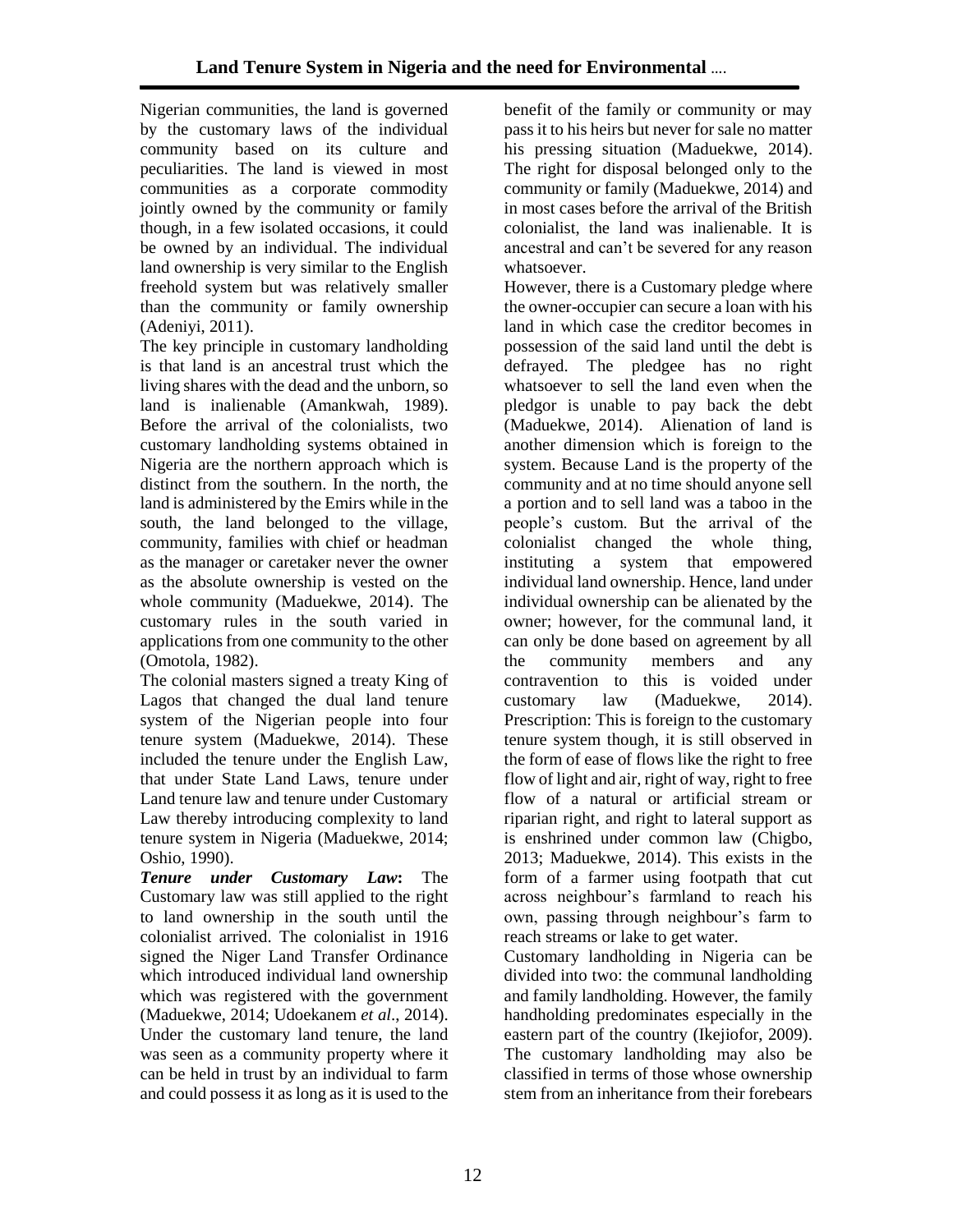and those theirs came from additional acquisition from other customary holders from purchase or pledge or lease as an exchange for financial assistance (Ikejiofor, 2009). Non-indigenous landholders are always few and where they exist, they obtained their land for speculative purposes or to build for rent or self-occupation. Moreover, to substantiate their ownership, they did obtain a certificate of occupancy from the State (Ikejiofor, 2009).

#### *Customary land governance, environmental and land management*

Land management in the traditional setting or under customary tenure system is a serious business. First, because the land is highly revered among the community as it is seen as a heritage held in common both for the living, the dead and the yet to be born (Bugri, 2020; Ikejiofor, 2009). Secondly, it is the base for their livelihood providing food, water, shelter and source of wealth. In the core traditional setting, abuse of land is not tolerated and it is met with a severe penalty as it is seen as a taboo. Thus, every member of the community treats land with respect.

Agriculture is never done intensively on a particular land but with the practice of fallow or shifting cultivation, a given land is given room to regenerate for some years before it is subjected to cropping again. This system of farming does not expose farmland to soil degradation at least to a level experienced in modern times. However, one may argue that it was practised by the customary landholders then because there wasn't the same level of population pressure on land as it is now. For instance, Bugri (2020, verbal communication in class) gave an instance of a rocky community in Ghana where many people who migrate out of the harsh environment are majorly environmental refugees than economic migrants. When they were few, they could manage to keep up with their lives, however, with increasing population and the associated pressure, they have no other options but to migrate to the urban setting in search of jobs. Additionally, it can be stressed that life of luxury in modern times did not exist in the traditional setting and as such, they lived a fulfilled life of contentment with

what nature provided for them. Hence, it can be said that pressure on land is not only about population explosion but is compounded by the desire to acquire more for luxury life among city dwellers.

The customary tenure system indirectly practised conservation in a type that was more efficient than the modern way of conservation. There was expanse of lands regarded as sacred lands (evil forests) for which it is taboo to even enter or penetrate let alone killing an animal in it or fetching firewood in it. It was respected by the community members and beyond and such lands are always rich in biodiversity including microbes. Nobody dared enter the forest because the belief was that some of them had the potent to kill anyone who violated it. As such, they were a huge resource base. However, the advent of the Europeans changed all this as they used their bulldozer to clear such forests and unsurprisingly that is where most of the earliest missionary schools and Government Reserve Areas were situated.

The weakness of the modern land governance has been highlighted in the literature where such deficiency is been ameliorated by the role of the customary landholders for instance in Enugu urban periphery of Enugu State (Ikejiofor, 2009). Such efforts include orderly layouts, registered land transfers, develop guarantees of tenure security (Ikejiofor, 2009). The problem with modern land governance may likely continue with the rapid rate of urbanisation under conditions of widespread poverty. As a result, many have called for the amendment or interrogation of the current system (Cousins *et al*., 2005; Ikejiofor, 2009; Maduekwe, 2014; Udoekanem *et al*., 2014).

#### **The modern or secular land governance**

The modern system of landholding started with the arrival of the colonialists to the shores of the country. They signed a treaty and enacted laws that permitted individual system of landholding though in conjunction with the customary system as has earlier been discussed above. The English system was maintained until after independence when the leaders felt that the system of landholding in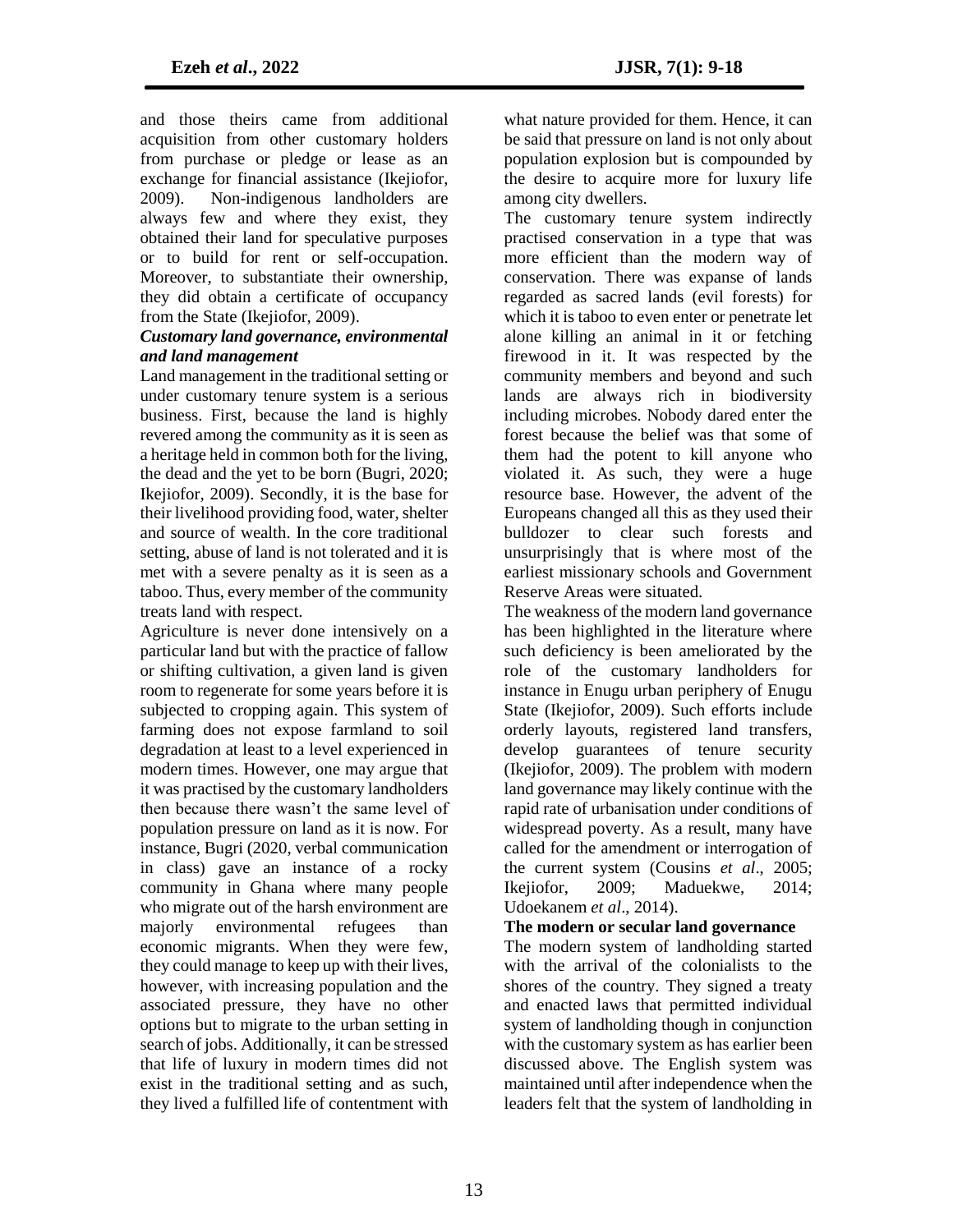the country needed to be harmonised with the promulgation of the Land-use Act of 1978.

# *The Land-use Act*

The plural system of land tenure posed many difficulties to the government and most Nigerians to acquire land for development purposes and personal investment and profiteering (Otubu, 2007). The Act resulted in the nationalisation of land, divesting of citizens of their hitherto right of ownership to land while vesting it in the State (Maduekwe, 2014; Udoekanem *et al*., 2014). The traditional institutions opposed to the Act and called on the government to suspend or rescind the Act in the interest of the Nigerian public. The Act created the right of occupancy which is divided into two- one is the statutory rights of occupancy that is conferred by the Governor of a State and the second is the customary rights of occupancy conferred by the Local Government (Umezulike, 2011). Also, the Act included that 'no alienation is valid without the consent of the Governor of a State and no court has the jurisdiction to look into any question with regards to the vesting of all lands in the Governor, right of the Governor or Local Government to grant a statutory or customary right of occupancy the amount of compensation payable.'(Umezulike, 2011) The Act excessively empowered the Governor with a certain, wide and judicially uncontrollable power of revocation (Maduekwe, 2014; Udoekanem *et al*., 2014). *Modern land governance, environmental and land management*

The modern system of land governance empowered individual or private ownership of property which is alien to the culture of the people. More so, private ownership with minimal control or monitoring results in abuse of the land such that an individual uses his land to whatever purpose except where it expressly contravened State law. The implication is that the land is degraded more under the system than the customary landholding system. In fact, except for the current age of global environmental threats like incidences of strange diseases like COVID-19, Ebola (Corlett *et al*., 2020; Rohr *et al*., 2019; Zambrano-Monserrate *et al*.,

2020), the man might not have realised that abuse of land has severe consequences. Yet, even with the realisation of the threat to man due to land degradation, he has not been able to arrest the ugly situation partly because he does not revere land the same way the customary landholder view it or partly due to the belief that technology could solve all problem or because he is incapacitated by the prevailing circumstances.

Furthermore, owing to bureaucratic bottlenecks in acquiring lands formally (Udoekanem *et al*., 2014) which increase the time and monetary costs including informal costs such as bribes or gifts (Ikejiofor, 2009), only a few might be able to acquire land formally or in part formally develop the obtained land. As a result, informal, illegal, unplanned or unauthorised developments characterise the urban space (Egbu *et al.*, 2008; Ikejiofor, 2009). The dominance of informal development in Nigeria's urban space is supported by Arimah and Adeagbo (2000) who found that 83 percent of housing developments in a middle-income neighbourhood in Ibadan were unauthorised. The consequence of this is a disastrous environment which may reflect in blockage or narrowing of road access, obstructing drainage and the consequent increase in urban flooding including structure/building collapse.

#### *The interplay of Both: Benefits or shortcomings with regards to land use and climate change*

The interest here will mainly lie on how the Land use Act has impacted the customary land governance. A pertinent question that might spring up is; does customary land tenure system still really exist or should it exist and if so, then to which extent? (Maduekwe, 2014). The Land Use Act seems to have brought confusion to the administration of the customary land tenure system. One, it became beclouded in uncertainty as to whether customary law land tenure still exists or abolished by the Act (Maduekwe, 2014). The Act moved lands from customary land tenure regime to that of legal tenure converting the rights held under customary tenure to merely rights of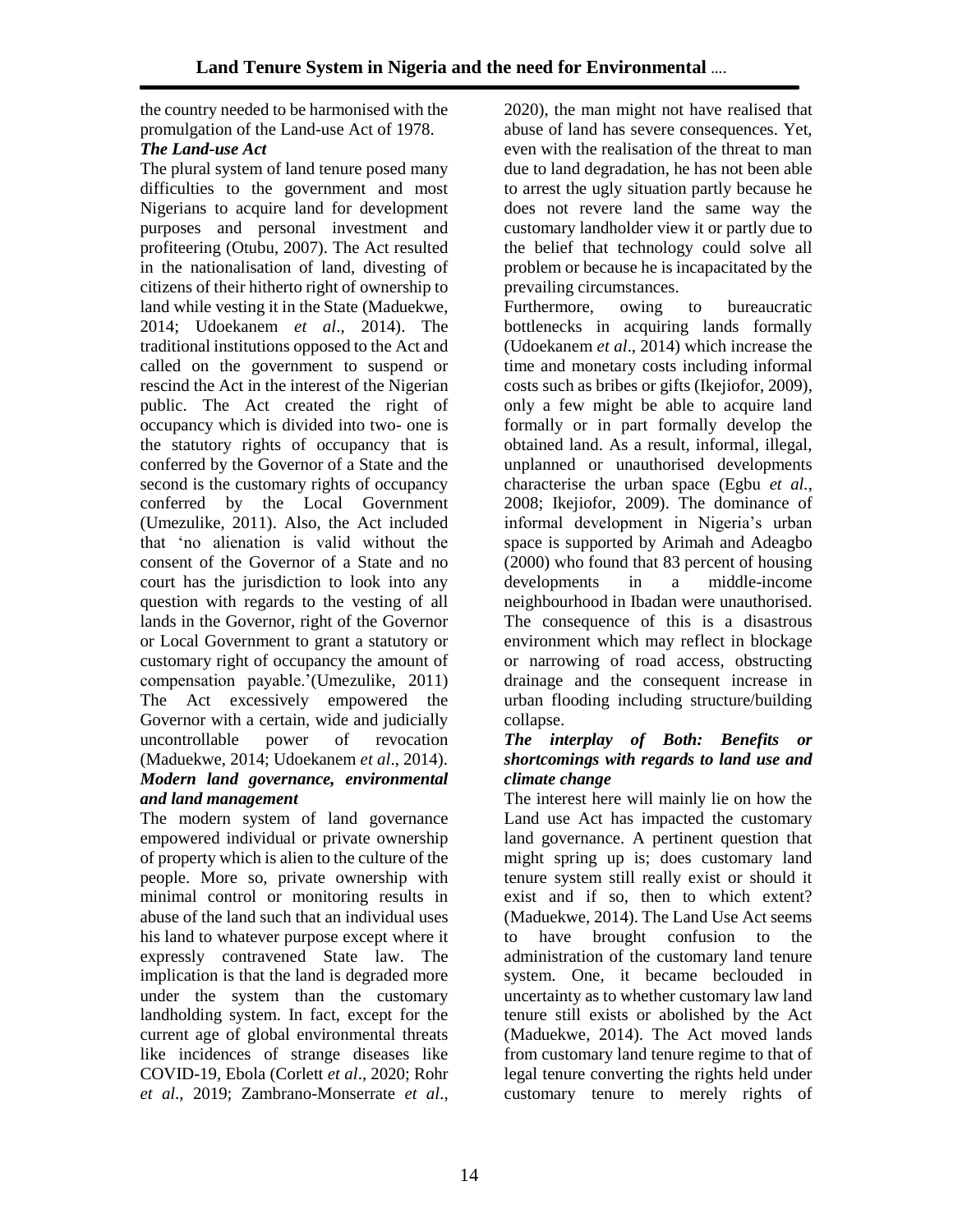occupancy (Maduekwe, 2014). Thus, the customary landholder's right depended on the situation of the property whether urban or rural or developed or non-developed. In either situation, the landholder's title is converted to deemed right of occupancystatutory (urban area) or customary (rural area) in as much as the land was held before the Act was enacted (Maduekwe, 2014). However, should the land situate in the rural area, the customary landholder could not exercise control over land over 500 or 5000 hectares respectively without the governor's consent (Maduekwe, 2014) and such land is inalienable.

Then, one may ask, under the Act, does the community leader or traditional ruler still has the right to allot land to his members without reference to the State governor? However, yes, he still has the right to do so since the allocation of parcels to his members does not entail the transfer of ownership (Maduekwe, 2014). The land still belongs to the community under customary land governance. It is granted under the customary law for the community to at-will partition lands among community member. However, since such partition implies the transfer of ownership, the consent of the governor or the local government chairman is required since it involves alienation of right of occupancy. Therefore, the sale of land by the community does not exist any longer since it is now vested in the State (Maduekwe, 2014). Therefore, there is lots of illegality in the administration of land in the system as many lands are sold by community or families without the State's consent. This is promoted by the endemic corruption in the system.

This supposed confusion was cleared by the Supreme Court in its ruling in a case involving Abioye v. Yakubu that the Act did not expressly divest customary rights of the owners of agricultural land in rural areas as it did in the case of undeveloped land of over a hectare in an urban area (Maduekwe, 2014). Again, unless expressly intended to do so, a statue should not be construed to interfere with established private rights under contracts or the title to property or to deprive a man of his property (Abugu, 2012).

Furthermore, the identified gross indiscipline and corruption in high places make land in modern system inaccessible to many citizens. For instance, in Enugu, there has been no advertisement of layouts for sale from 2005 to 2009 yet land is still being allocated through secretive bureaucratic procedures (Ikejiofor, 2009). It has been asserted that only paltry 12 percent of applicants for government-approved land received parcels allotted to them leaving the rest to meet their need from the customary landholders (Ikejiofor, 2009).

In addition to the so much time it takes to obtain land from the State, it also costs a lot as has been stated earlier. According to Ikejiofor (2009), it requires payment at 15 different points in the process of obtaining land from the State. This is outside the kickbacks to be given away to facilitate faster processing of the documents. These formal payments are no small amount, for instance, one of the payments; the development premium is calculated at the rate of 130 dollars per square metre of the property as at 2007(Ikejiofor, 2009). Meanwhile, the monthly salary of an average civil servant in a State receives 230 to 310 dollars (120,000 Naira) which is far below the total official fees for a standard plot in high built areas (Ikejiofor, 2009). This, costs coupled with endemic corruption and delays in the process of allocation, means most of the citizenry cannot afford it.

However, modern land governance is a substantive source of internally generated revenue for the government through sale, issuance of certificate and rent. Though the customary system still holds under the Land Use Act, it is always necessary to authenticate and formalise such acquisition with the State in which case certain payment is made to get a certificate of occupancy. Hence, harmonising the two systems is recommended but corruption must be eliminated so that efficient functioning of the new approach will attract much revenue for the government while bringing succour to the people who pass difficulty to register or buy land. That will also ensure the pursuance of master plans in the development of our cities

15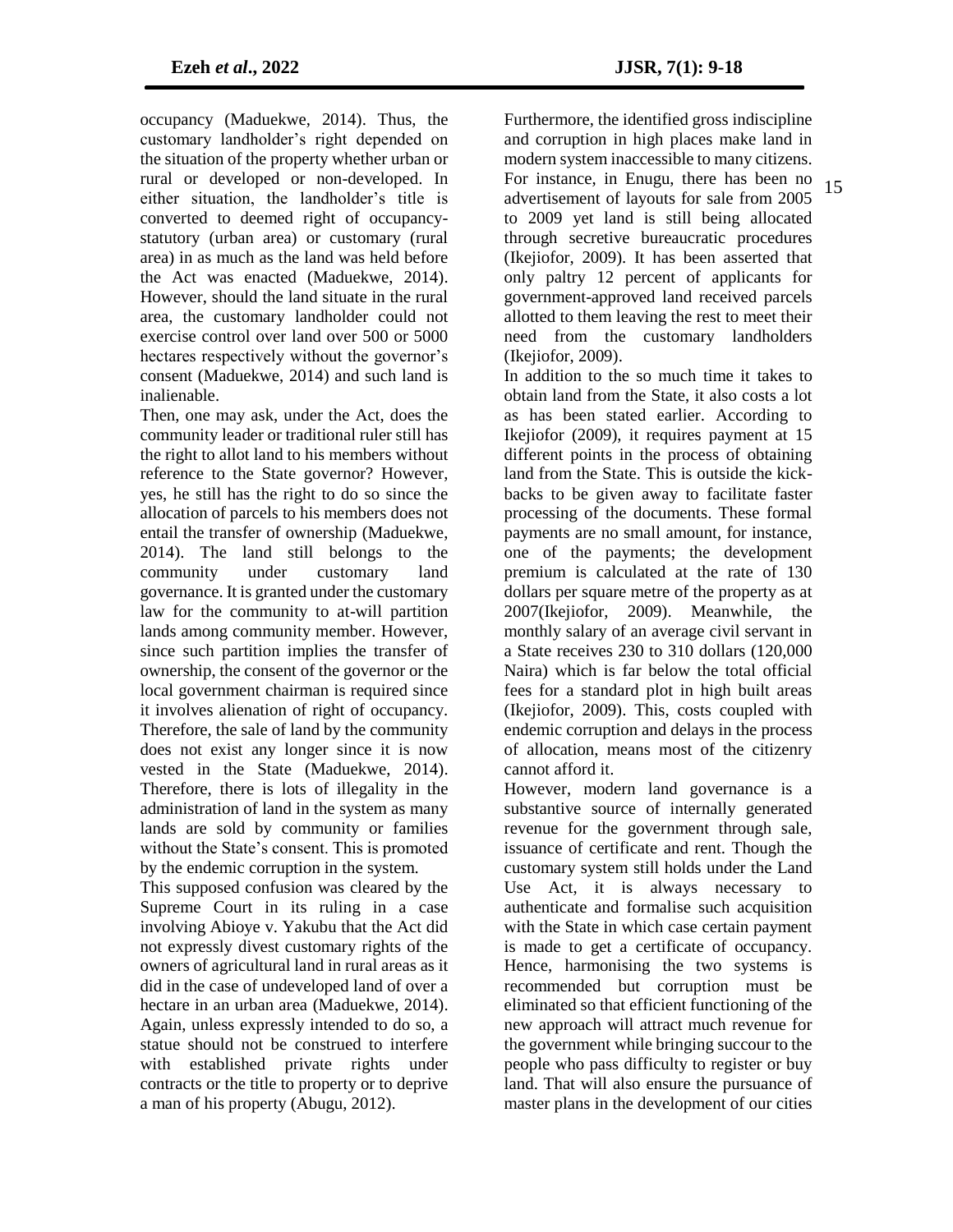rather than the haphazard development and erection of structures with its consequences such as blockage of road, incessant flooding and collapse of structures.

# **Conclusion**

The customary landholding still exists under the modern land tenure system of the Federal Government. However, instead of achieving the intended goal of a unified land tenure system, it seems to have created more confusion to an already existing seemingly stable system (Maduekwe, 2014). Therefore, the Land Use Act should be amended to streamline with the reality of the people's custom to present a clear non-confusing system of land tenure (Maduekwe, 2014). Additionally, some of the bureaucratic bottlenecks should be eased for Nigerian people who want to acquire land from the State.

It must be added that the two, working hand in hand is good to minimise the volume of litigation that might ensue from the customary system if left alone. However, a transparent agency in charge of land to liaise and collaborate with the customary system might be created. If such a body is dedicated to its assignment, it will align well with the customary land governance and facilitate land acquisition for Nigerians and invariably increase the revenue generated for the State. It will harness the sustainable management of land including conservation measures observed by the customary system. Furthermore, corruption should be rooted out of the system to enable land ownerships and transfer have a smooth process in the country. Again, the two working together is better combining the strengths of the customary landholding with that of the State to promote land governance in the country. Therefore, the authors strongly support the working together of the two for the common good of the citizenry. For the peaceful management of land in the communal system is often hampered in locations with ever-increasing population size. As the carrying capacity of the land is been exceeded by the increasing population in the community, there is bound to be clashes among members as to who should be allotted a portion and who should

not. In some cases, it often leads to deaths but if the management is aligned with a monitoring authority, such a situation can be curbed by State's intervention as the owner of all lands.

#### **References**

- Abugu, U. (2012). *Land Use and Reform in Nigeria: Law and Practice*. Immaculate Prints. 213pp
- Adams, M., Sibanda, S. and Turner, S.D. (1999). *Land tenure reform and rural livelihoods in Southern Africa*. Overseas Development Institute London. 1-15
- Adeniyi, P.O. (2011). Improving Land Sector Governance in Nigeria. World Bank. 393pp
- Amankwah, H.A. (1989). The legal regime of land use in West Africa: Ghana and Nigeria. Pacific Law Press. Hobart.
- Arimah, B.C. and Adeagbo, D. (2000). Compliance with urban development and planning regulations in Ibadan, Nigeria. Habitat International 24: 279– 294.
- Arua, E.O. and Okorji, E.C. (1997). Multidimensional analysis of land tenure systems in eastern Nigeria. *Land Reform, Land Settlement and Cooperatives* 2: 112-124
- Ashraf, Q.H. and Galor, O. (2008). Dynamics and stagnation in the Malthusian epoch: Theory and evidence. Working Paper, No. 2008-14, 57pp
- Asiedu-Akrofi, D. (1989). Judicial recognition and adoption of customary law in Nigeria. *Am. J. Comp. Law* 37: 571–593.
- Butler, S. (2019). Nigerian land markets and the Land Use Law of 1978. *Gates Open Res*, 3(1414): 1-9
- Bruce, J.W. (1998). Review of tenure terminology. Land Tenure Center, University of Wisconsin-Madison. 1- 8p
- Bugri, J.T. (2020). Lecture note on the course Land law and resource economics for the programme Climate Change and Land Use at the Kwame Nkrumah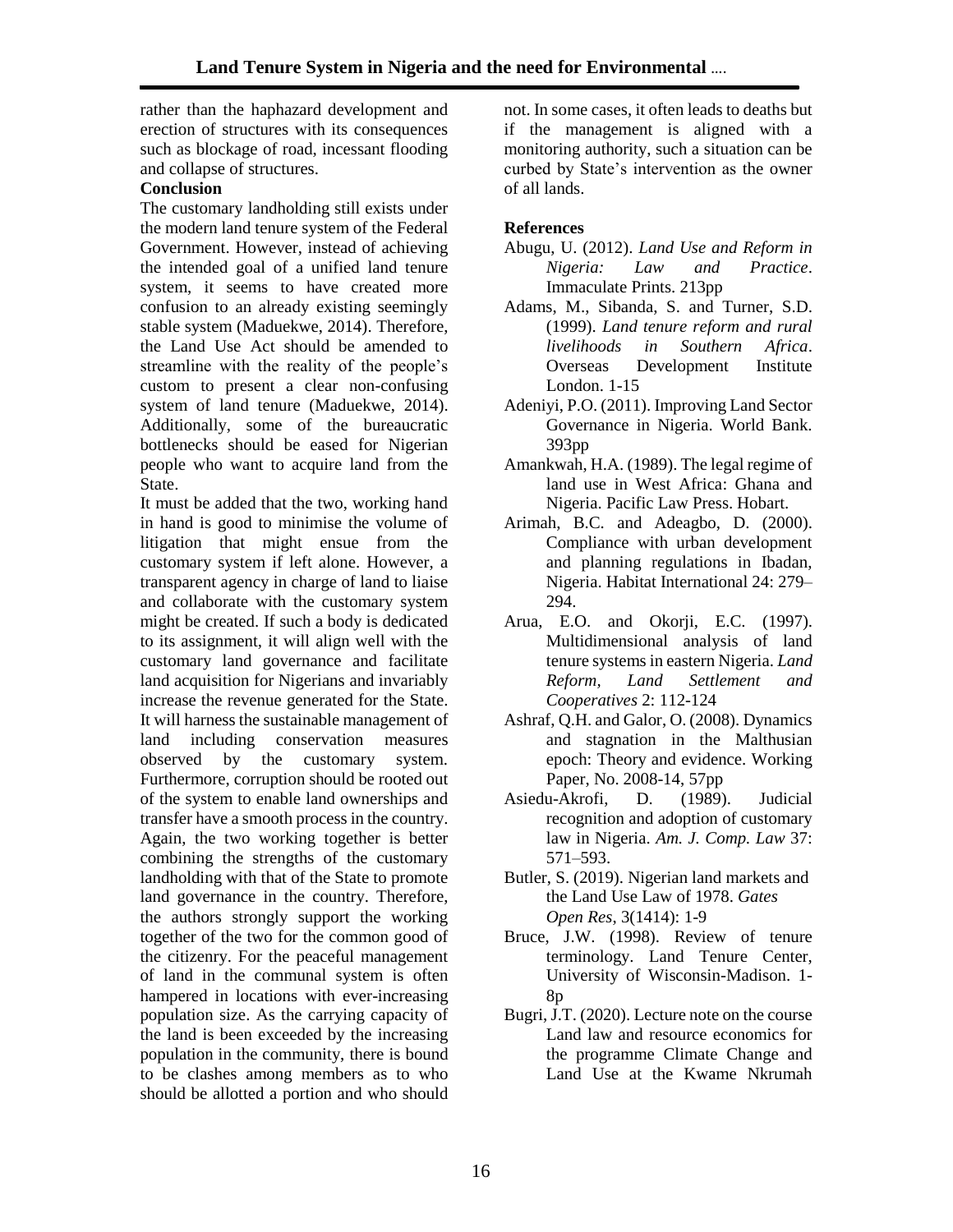University of Science and Technology, Kumasi, Ghana. 4p

- Chigbo, C.C. (2013). The nature of land ownership and the protection of the purchaser. *J. Sustain. Dev. Law Policy* 1: 1–20.
- Chigbu, U.E. and Klaus, M. (2013). Insecurity-generating system of land tenure and its impact on rural development: evidence from Uturu, in: FIG Working Week TS07B – Land Tenure – 6375. Abuja, Nigeria,  $6 - 10$ May 2013
- Corlett, R.T., Primack, R.B., Devictor, V., Maas, B., Goswami, V.R., Bates, A.E., Koh, L.P., Regan, T.J., Loyola, R. and Pakeman, R.J. (2020). *Impacts of the coronavirus pandemic on biodiversity conservation*. Biological Conservation. 246p
- Cousins, B., Cousins, T., Hornby, D., Kingwill, R., Royston, L. and Smit, W. (2005). Will formalising property rights reduce poverty in South Africa's 'second economy'? *PLAAS Policy Brief.* 18: 1-6
- Egbu, A.U., Olomolaiye, P. and Gameson, R. (2008). A neo-institutional economic critique of the system for allocating urban land and development rights in Nigeria. *Habitat International* 32: 121–135.
- Epiphany, A. and Adediran, A.O. (2012). *Traditional Administration of Justice in Nigeria*. NIALS Press, Abuja. 17-18
- Epiphany, A. and Azoro, O.N. (2013). *Nigerian Institute of Advanced Legal Studies* (NIALS) Dictionary of African Customary Laws. NIALS, Abuja. 38- 39
- Famoriyo, S. (1979). *Land tenure, land use, and land acquisition in Nigeria*. ORSTOM Fonds Documente, 03068, 69-75
- Fekadu, K. (2014). The paradox in environmental determinism and possibilism: A literature review. *J. Geogr. Reg. Plan.* 7: 132–139.
- Galor, O. and Weil, D.N. (1999). From Malthusian stagnation to modern growth. *Am. Econ. Rev.* 89: 150–154.
- Garvelink, W. (2012). Land tenure, property rights, and rural economic development in Africa. Centre for Strategic and International Studies. https://www.csis.org/analysis/landtenure-property.-rights--ruraleconomic.-development.-africa.
- George, H. (1879). *Progress and Poverty*, New York: Robert Schalkenbach Foundation, 1955. Orig. Publ. In. 47p
- Handy, E.C., 1939. The religious significance of land. *J. R. Afr. Soc.* 114–123.
- Ikejiofor, U.C. (2009). Planning within a context of informality: issues and trends in land delivery in Enugu, Nigeria. Case Study prepared for Revisiting Urban Planning Global Report on Human Settlements, 1-22
- Kironde, J.L. (2009). Improving land sector governance in Africa: the case of Tanzania, in: Proceedings of the Workshop on "Land Governance in Support of the MDGs: Responding to New Challenges. pp. 9–10.
- Maduekwe, N., (2014). *The Land Tenure System Under the Customary Law*. Available SSRN 2813056. 1-20
- Marquette, C. (1997). Turning but not toppling Malthus: Boserupian theory on population and the environment relationships. Working paper, 16: 1-19
- Mukoro, A. (2011). The Interface between Customary Law and Local Government Legislation in Nigeria: A Retrospect and Prospect. *Journal of Social Sciences*, 26: 139–145.
- Olubor, J.O. (2015). Customary Laws, Practice and Procedure in the Area/Customary Court and Customary Court of Appeal. Available at www.nigerianlawguru.com/article/Cu stomary%20law%20and20court%20of %20appeal%20IN%20nigeria%20 focus%20on%20the%20jsurisdiction. pdf
- Omotola, J.A. (1982). The Land Use Act and customary system of tenure. Op Cit.
- Oshio, P.E. (1990). The indigenous land tenure and nationalization of land in Nigeria. BC Third World LJ 10, 43.